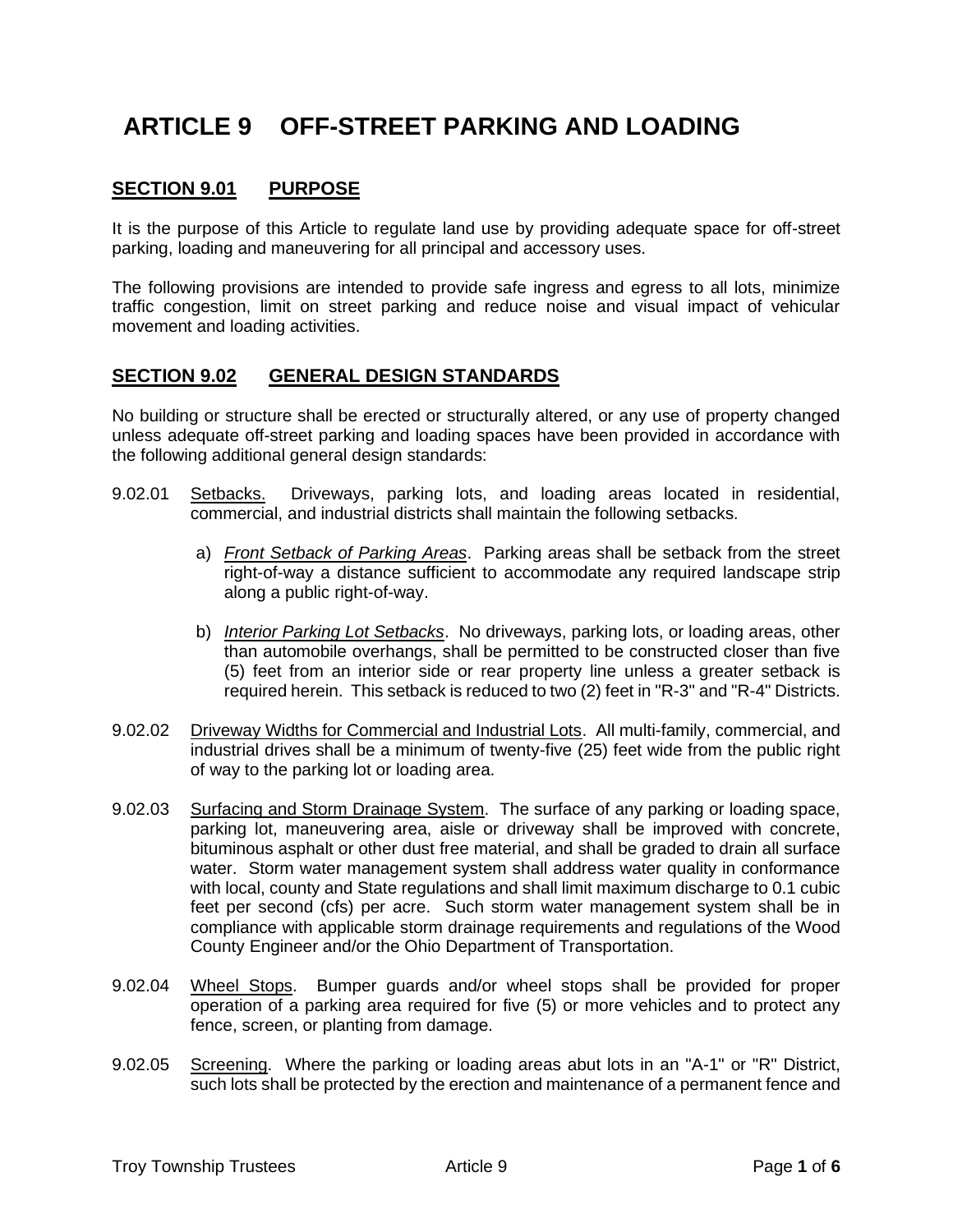landscaping approved by the Commission. Such protection shall not extend onto the front yard required on the lot on which the parking lot is located.

- 9.02.06 Lighting. Any lights used to illuminate parking or loading areas shall be so arranged as to reflect the light away from adjoining premises.
- 9.02.07 Parking in an A-1 District. When a parking area is located wholly or partly in an "A-1" District, the following regulations shall apply in addition to the above:
	- a) No commercial enterprise shall be established on the area.
	- b) No fee shall be charged for parking thereon.
	- c) No signs shall be erected, except those for the orderly parking thereon.

# **SECTION 9.03 OFF-STREET PARKING REQUIREMENTS**

9.03.01 Location of Parking Areas. All parking spaces required herein shall be located on the same lot with the building or use served, except that spaces may be located within three hundred (300) feet of the lot on which the principal building is located, or within six hundred (600) feet in the case of required spaces for the use of employees.

#### 9.03.02 Minimum Parking Space Size

- a) All parking spaces shall have a minimum area of one hundred seventy one (171) square feet with a nine and one-half (9.5) foot width and eighteen (18) foot length.
- b) ADA spaces shall be provided pursuant to the Americans with Disabilities Act Accessibility Guidelines (ADAAG). Approval of a plan by Township officials shall not provide a defense of a failure to meet ADA requirements. For most uses, spaces designed as accessible parking spaces must be provided in each lot or structure and distributed to serve all accessible entrances and must in each case be located on the shortest possible route to the accessible entrance.
	- 1) Accessible spaces are required to be eight (8) feet wide, with an adjacent access aisle that is five (5) feet wide (one access aisle may be shared by two spaces).
	- 2) The access aisle portion must be demarcated with paint striping (that is, a single 13-foot wide space is not acceptable) and signed with an ADA sign symbol.
	- 3) One (1) in every eight (8) accessible spaces are to have an access aisle eight (8) feet wide (rather than 5 feet wide) and shall be additionally signed "van accessible."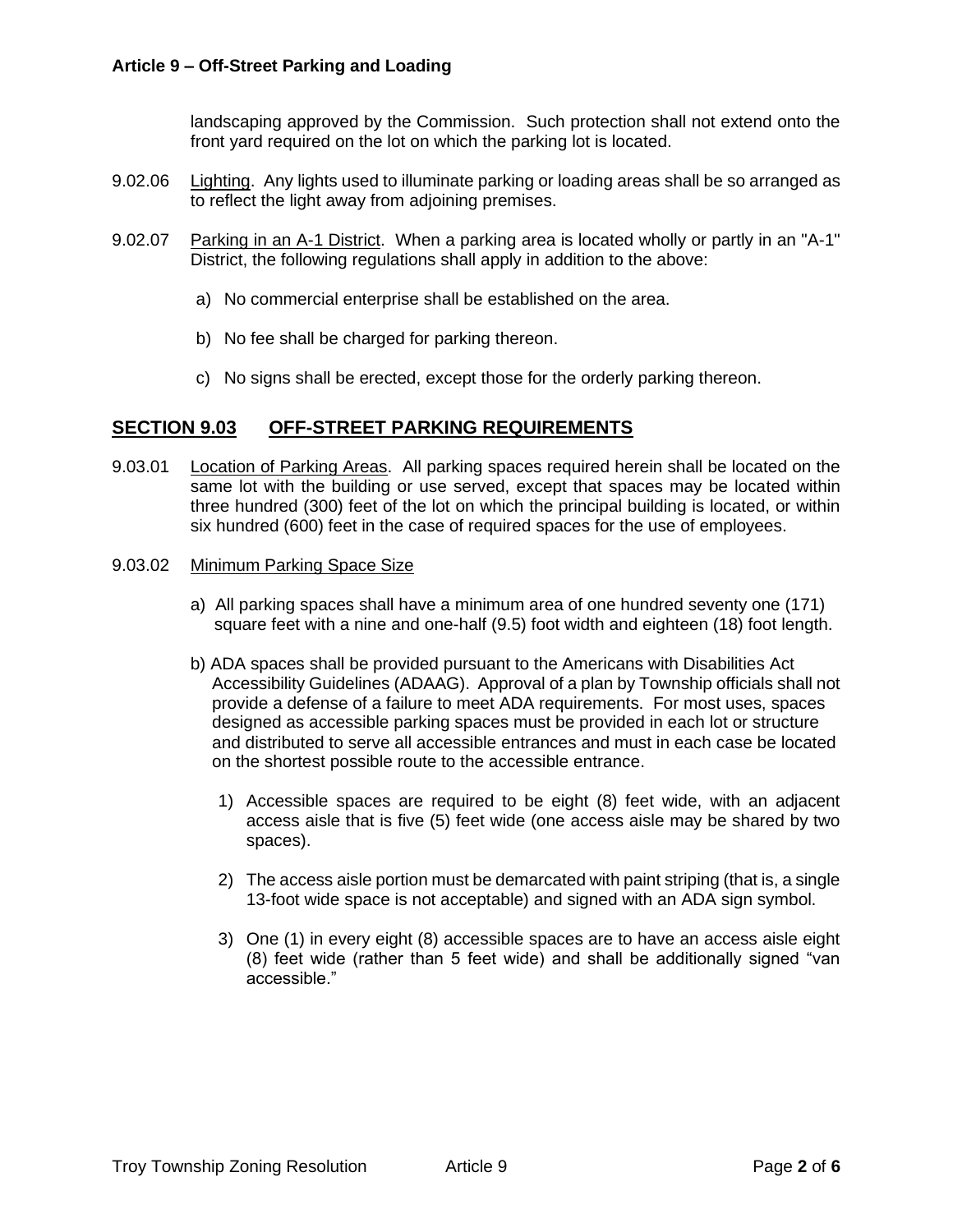- 9.03.03 Minimum Parking Spaces Required. There shall be provided at the time any building is erected or structurally altered the following minimum number of parking spaces, as indicated in the following tables.
	- a) In the case of mixed uses, the parking spaces required shall equal the sum of the requirements of the various uses computed separately.
	- b) The required number of parking spaces may be reduced by eighty (80) percent upon the approval of a site plan by the Zoning Commission; provided that there is additional parking area reserved upon the site should the remaining parking spaces be needed. If the use generates more parking needed than is available, the property owner shall construct the remaining parking at the direction of the Zoning Commission.

| <b>Type of Land Use:</b>                                                                                                           | <b>Minimum Parking Spaces Required:</b>                                                                                                                                   |
|------------------------------------------------------------------------------------------------------------------------------------|---------------------------------------------------------------------------------------------------------------------------------------------------------------------------|
| Dwellings in "A-1" and "R"<br>Districts:                                                                                           | Two (2) off-street parking spaces for each<br>dwelling.                                                                                                                   |
| Multiple dwelling structures, with<br>three or more units, designed<br>exclusively for occupancy by the<br>elderly or handicapped: | One (1) per handicapped or elderly dwelling<br>units, plus an area on the site reserved for<br>future parking to accommodate two (2) parking<br>spaces per dwelling unit. |
| Churches:                                                                                                                          | One (1) space for each thirty (30) square feet<br>of gross floor area of the sanctuary,<br>auditorium, or main place of worship.                                          |
| Clubs:                                                                                                                             | One (1) space for every five (5) members.                                                                                                                                 |
| Bowling alleys:                                                                                                                    | One (1) space for each one hundred (100) feet<br>of gross floor area.                                                                                                     |
| Fitness or Reducing Salon:                                                                                                         | One (1) for every three hundred (300) square<br>feet of gross floor area.                                                                                                 |
| General Offices, Banks, and<br><b>Financial Institutions:</b>                                                                      | One (1) space for every three hundred (300)<br>square feet of gross floor area.                                                                                           |
| <b>Golf Course:</b>                                                                                                                | Six (6) for each hole.                                                                                                                                                    |
| Hotel or Motel:                                                                                                                    | One (1) space per guest room, plus the<br>required number of spaces for additional uses<br>on the site.                                                                   |
| <b>Industrial Buildings:</b>                                                                                                       | One (1) space for every one and one-half (1-<br>1/2) employees on the largest shift, and one<br>(1) for each motor vehicle used in the<br>business.                       |
| Junk and/or Salvage Yard:                                                                                                          | One (1) space per acre.                                                                                                                                                   |
| Manufacturing:                                                                                                                     | See Planned Business Development<br>requirements.                                                                                                                         |
| <b>Medical or Dental Office or Clinic:</b>                                                                                         | One (1) space for each two hundred (200)<br>square feet of gross floor area.                                                                                              |
| Meeting and Reception Hall:                                                                                                        | One (1) for each two hundred (200) square<br>feet of gross floor area.                                                                                                    |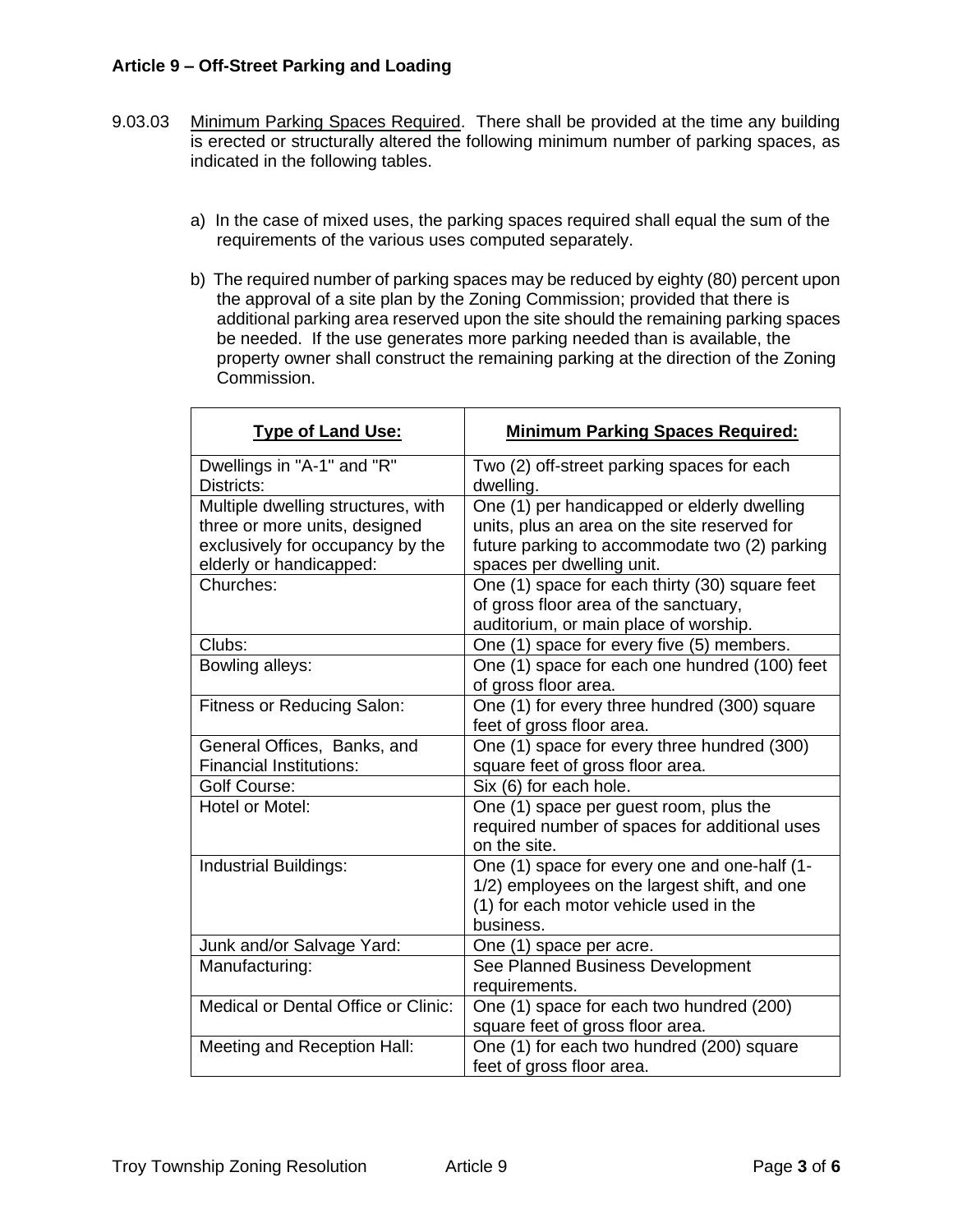| <b>Type of Land Use:</b>                                                                                 | <b>Minimum Parking Spaces Required:</b>                                                                                                                                                                                                                                                                                                                                                                                                                              |
|----------------------------------------------------------------------------------------------------------|----------------------------------------------------------------------------------------------------------------------------------------------------------------------------------------------------------------------------------------------------------------------------------------------------------------------------------------------------------------------------------------------------------------------------------------------------------------------|
| Motor Vehicle, Agricultural<br>Implement, Recreational Vehicle,<br>or Manufactured Home Sale:            | One (1) for every five thousand (5,000) square<br>feet of lot area and one (1) for every three<br>hundred (300) square feet of gross floor area.                                                                                                                                                                                                                                                                                                                     |
| Motor Vehicle Service/Repair:                                                                            | Two (2) for each service bay or one (1) for<br>every two (2) pumps, whichever is greater.                                                                                                                                                                                                                                                                                                                                                                            |
| <b>Nursing Homes:</b>                                                                                    | One (1) space for each three (3) beds for the<br>first one hundred (100) beds and one (1) space<br>for each four (4) beds for all beds in excess of<br>one hundred (100).                                                                                                                                                                                                                                                                                            |
| Public buildings, libraries,<br>community centers:                                                       | One (1) space for each ten (10) seats.                                                                                                                                                                                                                                                                                                                                                                                                                               |
| <b>Restaurant or Tavern:</b>                                                                             | One (1) space for each seventy-five (75) feet<br>of gross floor area.                                                                                                                                                                                                                                                                                                                                                                                                |
| Retail Center which has shared<br>parking:                                                               | Four (4) spaces for every one thousand<br>(1,000) square feet of gross leasable area.                                                                                                                                                                                                                                                                                                                                                                                |
| <b>Retail Store:</b>                                                                                     | One (1) space for each two hundred (200)<br>square feet of gross floor area.                                                                                                                                                                                                                                                                                                                                                                                         |
| Schools:                                                                                                 | One (1) space for each ten (10) seats in the<br>auditorium or three (3) spaces for each<br>classroom, whichever is greater.                                                                                                                                                                                                                                                                                                                                          |
| Warehousing:                                                                                             | One (1) space per motor vehicle used in the<br>business and based, for operating purposes,<br>upon the premises;<br>PLUS, for the first twenty thousand (20,000)<br>square feet of gross floor area, one (1) for<br>each one thousand (1,000) square feet of<br>gross floor area;<br>PLUS, for any amount over twenty thousand<br>(20,000) square feet of gross floor area, one<br>(1) for each additional five thousand (5,000)<br>square feet of gross floor area. |
| Any other type of business or<br>commercial use in a commercial<br>district or other permitted district: | One (1) space for each two hundred fifty (250)<br>square feet of gross floor area.                                                                                                                                                                                                                                                                                                                                                                                   |

9.03.04 Minimum ADA Spaces Required. ADAAG requirements for accessibility of parking spaces will require most uses to provide the following minimum number of accessible spaces as part of the total minimum number of required spaces:

| <b>Total Parking Spaces in Lot</b> | <b>Minimum Number of Accessible</b><br><b>Spaces</b>              |
|------------------------------------|-------------------------------------------------------------------|
| 1 to 100                           | 1 space, plus 1 space for each additional<br>25 spaces            |
| 101 to 200                         | 5 spaces, plus 1 space for each additional<br>50 spaces over 100  |
| 201 to 500                         | 7 spaces, plus 1 space for each additional<br>100 spaces over 200 |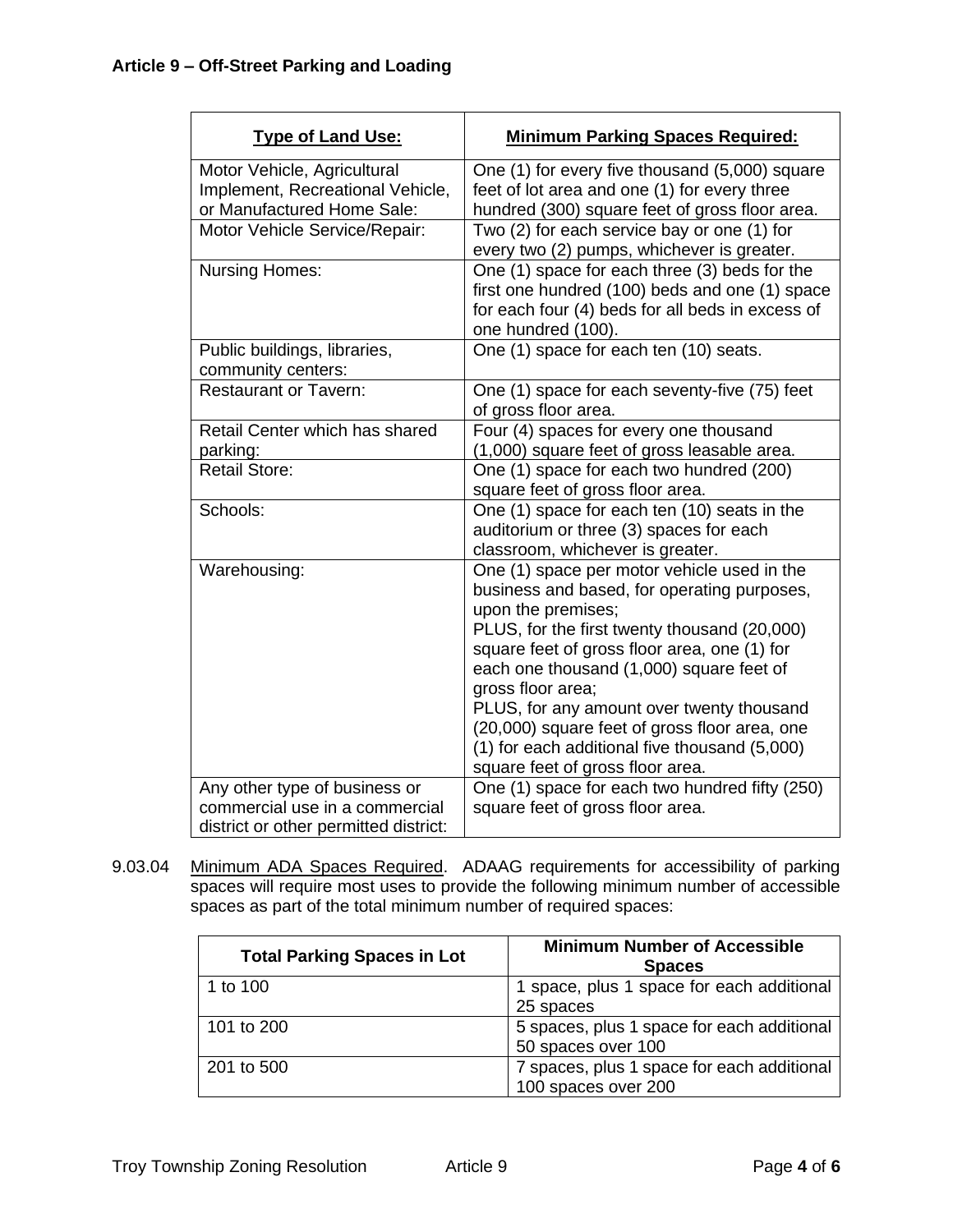| <b>Total Parking Spaces in Lot</b>     | <b>Minimum Number of Accessible</b><br><b>Spaces</b> |
|----------------------------------------|------------------------------------------------------|
| 501 to 1,000                           | 2% of total number of spaces provided                |
|                                        | (round fractions down)                               |
| 1,001 and over                         | 20, plus 1 for each additional 100 spaces            |
|                                        | (or portion thereof) over 1,000                      |
| Outpatient medical units and           | 10% of the total number of<br>spaces                 |
| treatment facilities                   | provided (round fractions down)                      |
| Units or facilities that specialize in | 20% of the total number of<br>spaces                 |
| treatments or services for persons     | provided (round fractions down)                      |
| with mobility impairments              |                                                      |

# **SECTION 9.04 OUTSIDE STORAGE OF VEHICLES AND TRAILERS**

- 9.04.01 No commercial vehicles and trailers, as herein defined, or other vehicle which infringes on the residential character of an "A-1," "R," or PUD District shall be stored in that district, except in an enclosed building or behind a durable material wall not less than six (6) feet in height, screening such vehicles and trailers so as not to be visible from neighboring properties and streets. Infrequent short term parking of a commercial vehicle for conveying tools and materials to premises for use on the premises, or the delivery or moving of goods to or from a dwelling unit, or vehicles used in agriculture which are an integral part of the on-site agricultural business in an "A-1 District, are exempted from this section.
	- a) No storage areas may extend into a setback area.
	- b) All vehicle and trailer storage areas shall be located behind the principal structure on a property, unless the Zoning Commission determines that such a location is not feasible. In making such a determination, the Zoning Commission shall consider factors related to the use of the building, internal vehicular circulation, and unique site limitations. In approving an alternate location for a storage, loading, or service area, the Zoning Commission may require additional landscaping, or other measures to provide screening.
- 9.04.02 No disabled and/or unlicensed vehicle shall be parked within an "A-1" or "R" District for a period of more than three (3) days, but may be stored in an enclosed building providing no business is conducted in connection therewith while such vehicle is parked or stored. Disabled vehicles shall be defined as lacking any of the following required portions of a vehicle: motor, transmission, brakes, muffler, lights, bumper, body parts, having two or more flat tires, or having a broken windshield.
- 9.04.03 No disabled vehicle shall be parked within a "C" or "I" District for a period of more than three (3) days, except within an Auto Salvage Yard.
- 9.04.04 Storage of any vehicle in a "C" or "I" District when abutting or opposite an "A-1" or "R" District shall not be stored for more than three (3) days outside of a building except where secured from neighboring properties with a fencing and landscaping adequate to shield the view of the vehicle(s). Said fencing and landscape plan shall be subject to the review and approval of the Zoning Commission.